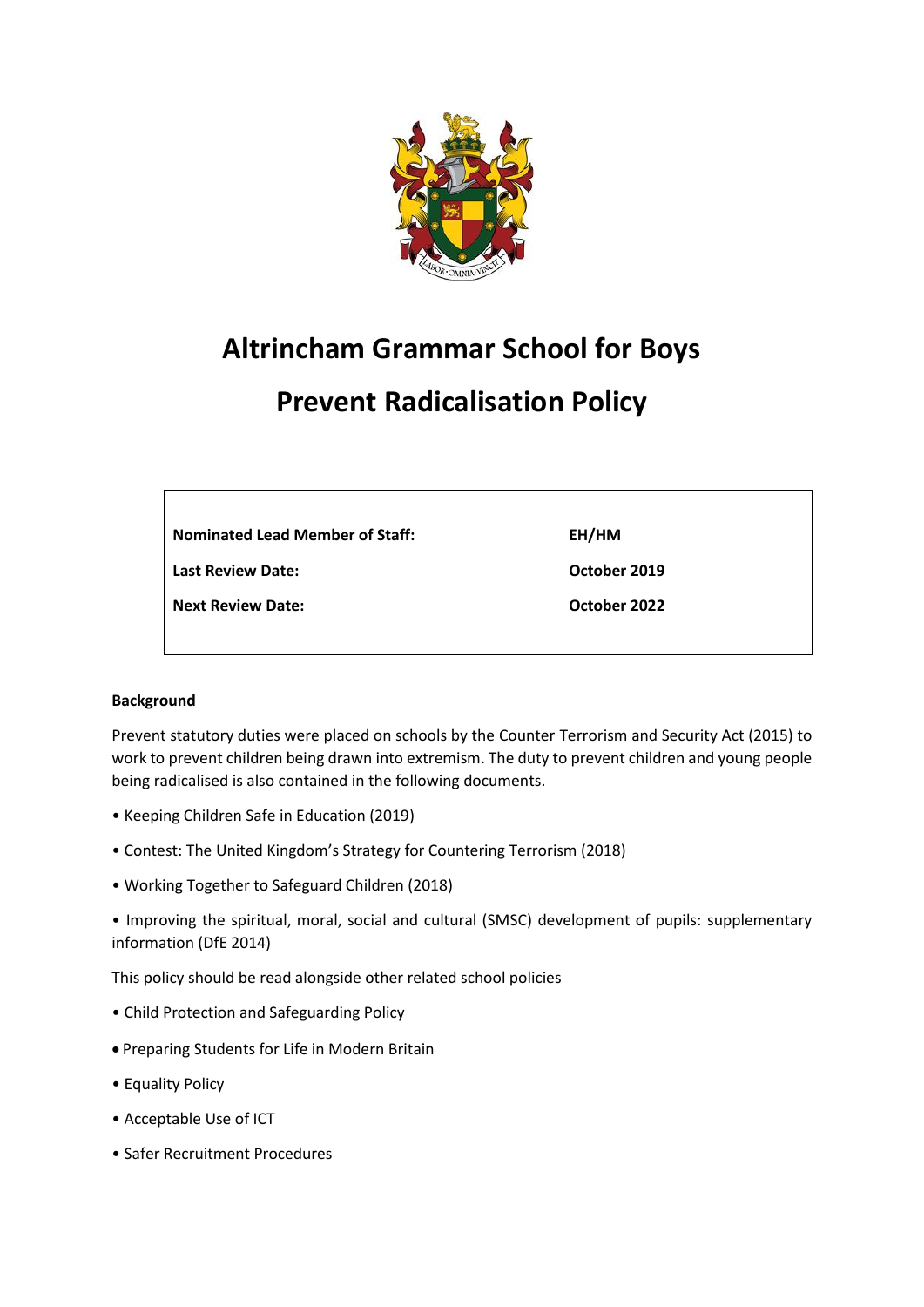#### • Staff Code of Conduct

#### **2. Definitions**

Extremism is defined by the UK Government as vocal or active opposition to fundamental British values, including democracy, the rule of law, individual liberty and mutual respect and tolerance of different faiths and beliefs.

Radicalisation refers to the process by which a person comes to support terrorism and extremist ideologies associated with terrorist groups.

#### **3. Roles and Responsibilities**

#### **3.1 Role of the Governing Body**

The role of the governing body is to ensure that the school meets its statutory duties with regard to preventing radicalisation. The nominated Child Protection governor will liaise with the Headmaster and other staff about issues to do with protecting children from radicalisation.

#### **3.2 Role of the Head Master**

The Head Master will:

- ensure that the school and its staff respond to preventing radicalisation on a day-to-day basis
- ensure that the school's curriculum addresses the issues involved in radicalisation
- ensure that staff conduct is consistent with preventing radicalisation

#### **3.3 Role of Designated Safeguarding Lead**

The Designated Safeguarding Lead will:

- ensure that staff understand the issues of radicalisation, are able to recognise the signs of vulnerability or radicalisation and know how to refer their concerns
- receive safeguarding concerns about children and young people who may be vulnerable to the risk of radicalisation or are showing signs of radicalisation
- make referrals to appropriate agencies with regard to concerns about radicalisation
- liaise with partners, including the local authority and the police
- report to the governing body on these matters.

#### **3.4 Role of staff**

All staff need to understand the issues of radicalisation, be able to recognise the signs of vulnerability or radicalisation and know how to refer their concerns.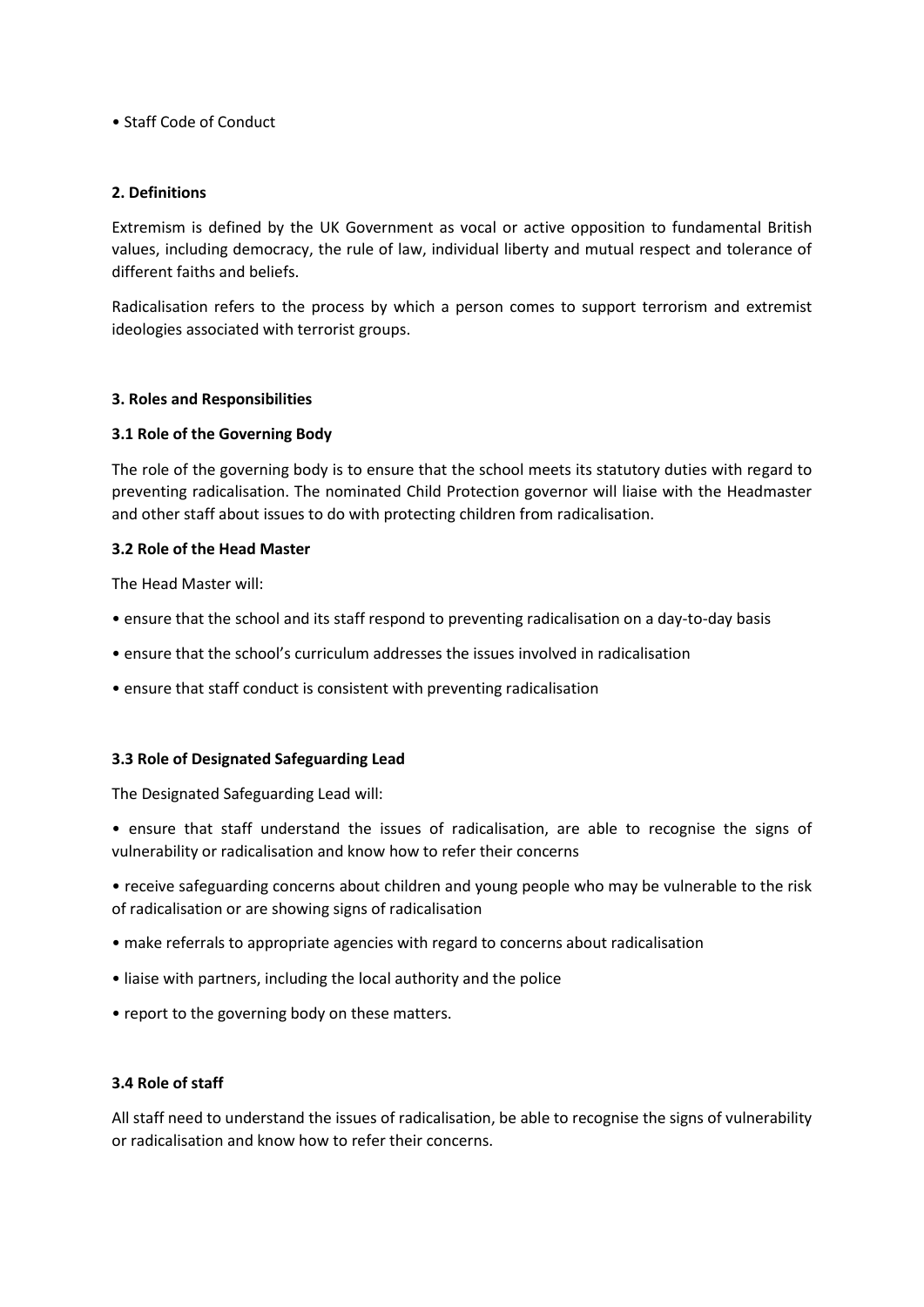#### **4. Curriculum**

We are committed to providing a broad and balanced curriculum that aims to prepare students for life in modern Britain. Our curriculum promotes respect, tolerance and diversity. Students are encouraged to share their views and recognise that they are entitled to have their own different beliefs which should not be used to influence others.

British Values, extremist viewpoints and preventing radicalisation are part of our Personal, Social, Health and Citizenship Education curriculum. British Values and Spiritual, Moral, Social and Cultural provision are also embedded across the curriculum.

#### **5. Internet Safety**

The internet provides students access to a wide-range of content, some of which is harmful. Extremists use the internet, including social media, to share their messages. The filtering systems used in our school blocks inappropriate content, including extremist content.

We also filter out social media, such as Facebook. Searches and web addresses are monitored and the ICT technicians will alert senior staff where there are concerns and prevent further access when new sites that are unblocked are found.

Where staff, students or visitors find unblocked extremist content they must report it to a senior member of staff.

Students have access to unfiltered internet when using their mobile phones. We have a mobile phone policy which stipulates that students are not to use a mobile phone at school between 8:40 – 15:25. On school trips and other times when students are allowed to use their mobile phones staff are alert to the need for vigilance.

Students are taught how to stay safe online, both in school and outside school. They are taught to understand the risks posed by adults or young people who use the internet and social media to groom, abuse or radicalise other people, especially children, young people and vulnerable adults. Students and staff know how to report internet content that is inappropriate or of concern.

#### **6. Staff Training**

Staff will be given training to help them understand the issues of radicalisation, are able to recognise the signs of vulnerability or radicalisation and know how to refer their concerns. This information also forms part of induction safeguarding training.

## **7. Safer Recruitment**

We ensure that the staff we appoint to the school are suitable. Our recruitment procedures are rigorous, and we follow the statutory guidance published in part 3 of Keeping Children Safe in Education (2019). Vetting and barring checks are undertaken on relevant people, including governors and volunteers.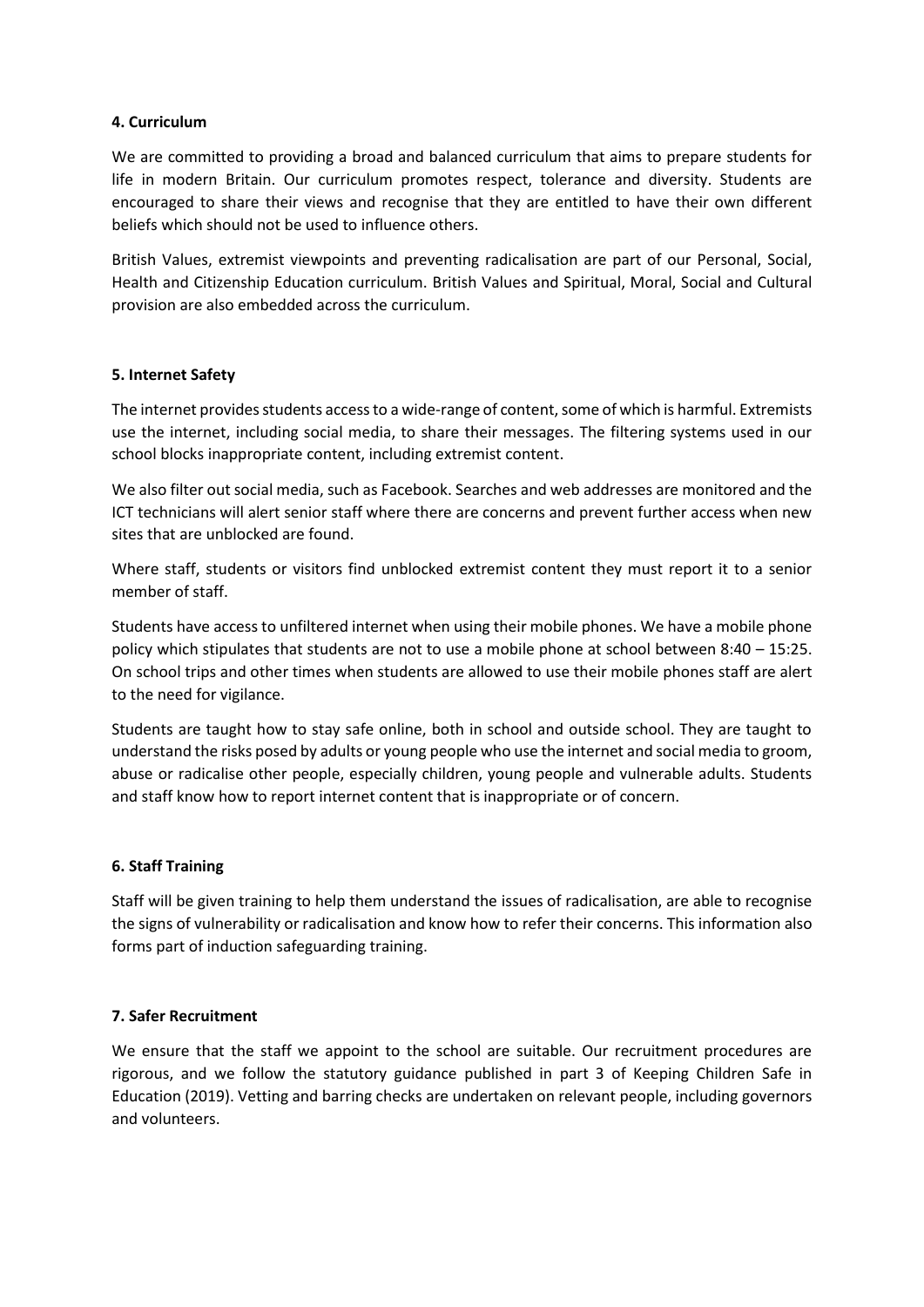#### **8. Visitors**

Visitors to the school are made aware of our safeguarding and child protection policies on arrival at the school and are given information about what to do if they are concerned about any aspect of child welfare. Relevant vetting checks are undertaken for all visitors who are invited to speak to students. We undertake due diligence to ensure that visiting speakers are appropriate. Speakers will be supervised at all times. Staff must not invite speakers into school without first obtaining permission from the Senior Team.

#### **9. Lettings and use of school premises**

The school is vigilant to the possibility that out-of-hours hire of the school premises may be requested by people wishing to run an extremist event. The school does not accept bookings from individuals or organisations that are extremist in their views.

#### **10. Signs of vulnerability**

There are no known definitive indicators that a young person is vulnerable to radicalisation, but there are a number of signs that together increase the risk. Signs of vulnerability include:

- underachievement
- being in possession of extremist literature
- poverty
- social exclusion
- traumatic events
- global or national events
- religious conversion
- change in behaviour
- extremist influences
- conflict with family over lifestyle
- confused identify
- victim or witness to race or hate crimes
- rejection by peers, family, social groups or faith

#### **11. Recognising Extremism**

Early indicators of radicalisation or extremism may include:

- showing sympathy for extremist causes
- glorifying violence, especially to other faiths or cultures